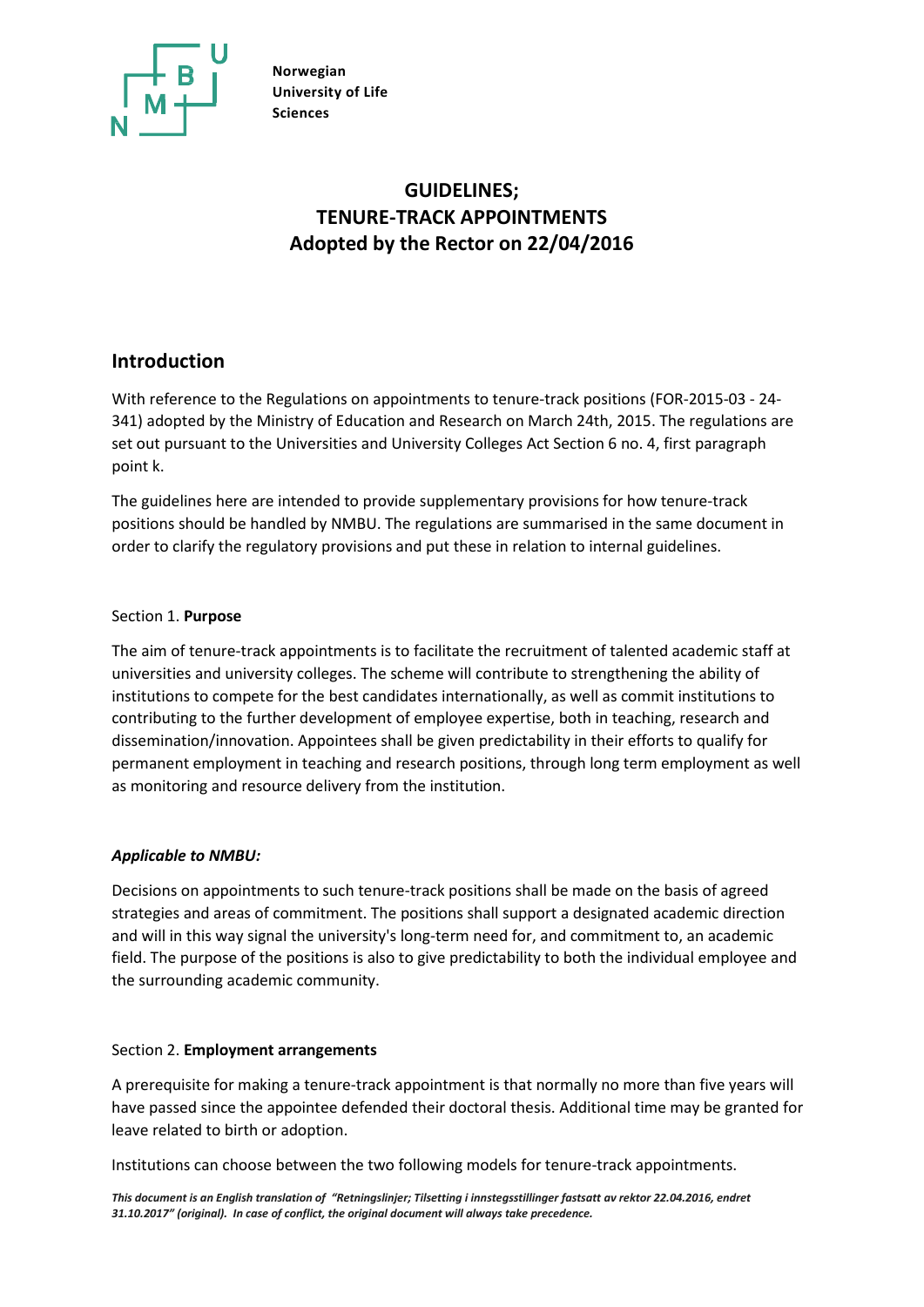

a) The appointment is made for a fixed term postdoctoral position for a fixed term period of six to seven years. In this fixed term period the candidate is given the opportunity to qualify for permanent employment in line with obtaining a qualification as a combined adjunct associate professor or associate professor position by the end of the fixed term period.

#### **or**

b) The appointment is made for a fixed term associate professor position for a fixed term period of six to seven years. During this fixed term period the candidate is given the opportunity to qualify for permanent employment in a professor position.

The postdoctoral position is used when the tenure-track appointment is a combined teaching and research post where tasks, results and requirements follow these regulations. Tenure-track appointments can only be made when the position has been widely advertised nationally and internationally.

The scheme for promotion to professor according to expertise does not apply to the period when the person concerned is a fixed term employee in a tenure-track position.

## *Applicable to NMBU:*

NMBU will as a general rule use model a) for tenure-track appointments. Model b) is considered less appropriate in this context, given that an associate professor can apply for promotion to professor in accordance with the special rules for this. Model b) may however be used if a candidate has already undertaken postdoctoral work at NMBU and therefore can not be appointed for a new postdoctoral period.

Appointments are made in general in accordance with the guidelines in NMBU's personnel regulations, guidelines for making appointments for, and promotion to, academic positions as well as relevant regulations.

When assessing candidates the selection authority, in addition to the academic assessment, must in particular emphasise the applicant's potential for future tasks and responsibilities connected to management, professional development and dissemination.

The vacancy announcement text must be available in Norwegian and English. Selected announcement channels must be internationally widespread and recorded for the appointing authority.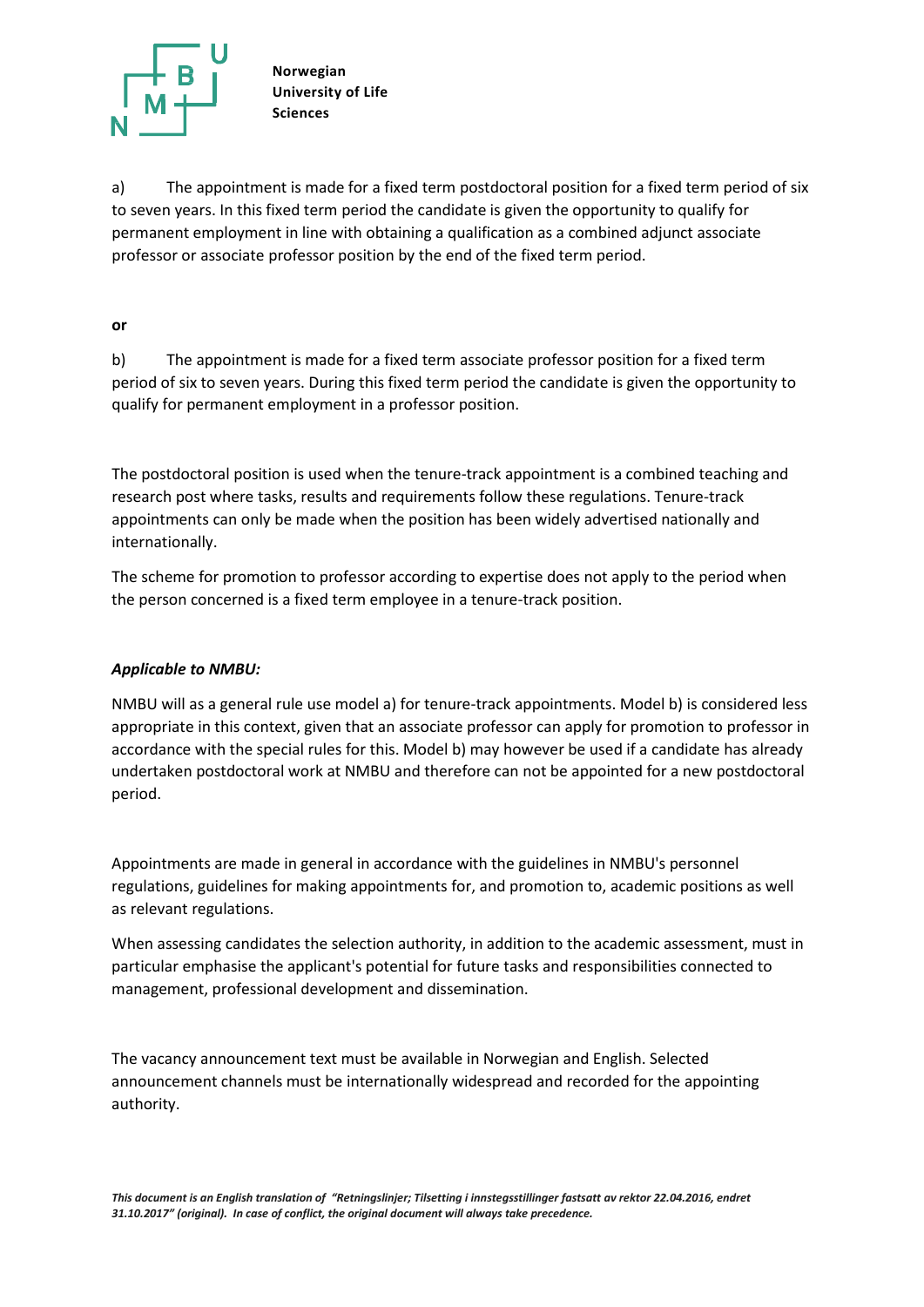

## Section 3. Contract of employment

The employment contract stipulates what results, requirements and criteria the candidate must fulfill during the fixed-term period in order to obtain permanent employment in accordance with Section 2a or a professorship in accordance with Section 2b. The board, or department itself if delegated by the board, shall on the basis of Chapter 1 of the regulations of February 9th, 2006 no. 129 concerning appointment and promotion to teaching and research posts, as well as the institution's own detailed criteria for the appointment of associate professors or professors, determine the specific requirements for:

- Research
- **Teaching**
- Dissemination

• Academic management, including the ability to initiate and lead research, teach and develop outstanding study programmes.

Furthermore, the institutions may set requirements based on specific needs in the academic field or research environment that the appointment is in, for example:

- International business
- Applications to the EU
- Ability to attract external financing both personally and for the research group.

The contract also sets out how the institution will assist the candidate in meeting the requirements that are set (for example research resources such as equipment and/or personnel for a research group, application support, supervision etc.). The candidate must be allocated the necessary time for the various tasks included in the employment contract.

## **Applicable to NMBU:**

Tenure track positions will be used to recruit people who partly, but not least, are expected to develop, good and essential expertise and independence in the performance of tasks within the agreed academic field. This in order to initiate, build and lead a research environment with an international format. Selection and assessment must on this basis, be based on methods and criteria that can also evaluate the potential for these types of tasks in the applicable candidate. At NMBU, testing may be used in collaboration with the POA (Personnel and Organisational Department) for recruitment to these types of positions.

The appointment committee for appointments to academic positions may stipulate specific requirements mentioned in this section.

The ordinary contract template is used. Results, requirements and criteria are specified in the appendices to this.

*This document is an English translation of "Retningslinjer; Tilsetting i innstegsstillinger fastsatt av rektor 22.04.2016, endret 31.10.2017" (original). In case of conflict, the original document will always take precedence.*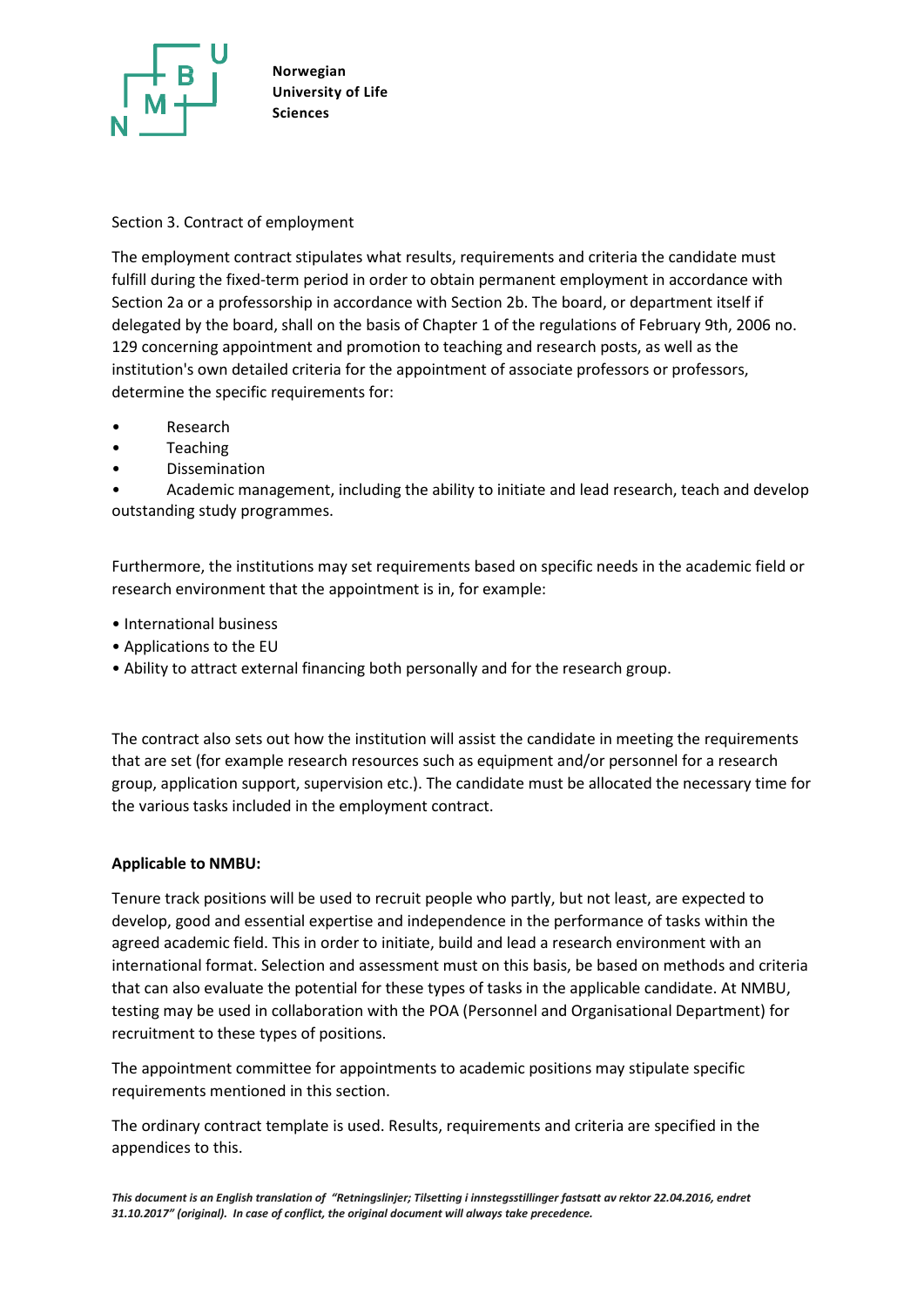

### **Section 4. Midterm evaluation**

A formal midterm evaluation must be conducted, which is to be completed before the candidate has been employed for four years. The assessment shall be conducted on the basis of the employment contract. The board of the institution, or whoever the board authorises, stipulates further provisions for the midterm evaluation. Based on this, the candidate will be given guidance on what could be improved in the latter part of the fixed-term period in order to meet the requirements of the employment contract.

#### **Section 5. Final assessment**

Before the expiry of the fixed period, the institution shall arrange an assessment of whether the requirements laid down in the contract of employment have been met. The assessment of the candidate's research expertise and research potential will be undertaken by an assessment committee in the candidate's academic field and in accordance with the institution's rules regarding assessment. The institutions may decide that the committee will also assess the employee's performance in the teaching field and other fields covered by the contract.

The assessment committee shall have three members, and at least one member from a foreign institution. Only one member of the assessment committee may be from the candidate's own institution. If possible, men and women should be represented on the committee.

The assessment of whether the candidate meets the remaining requirements laid down in the employment contract, is undertaken in accordance with the rules laid down by the board or whoever the board authorises.

#### **Section 6. Monitoring and supervision**

Up until the midterm assessment the candidate will receive professional supervision, training and advice in order to build an academic career. The institution must provide the applicant with access to the research resources and the assistance agreed in order to meet the requirements of the employment contract. In the latter part of the period the candidate shall be monitored in the same way as other employees.

#### **Section 7. The right to permanent employment**

Based on an expert assessment of research expertise, and an assessment of whether the other requirements in the employment contract have been met, which should be finished by the time the fixed term expires, the appointing body for the position in question (Sections 2a or 2b) decides whether the candidate should be given a permanent position. If the requirements that were set out in the employment contract are met, the applicant shall be employed in permanent combined teaching and research post that they are qualified for as an associate professor in accordance with Section 2a or as a professor in accordance with Section 2b.